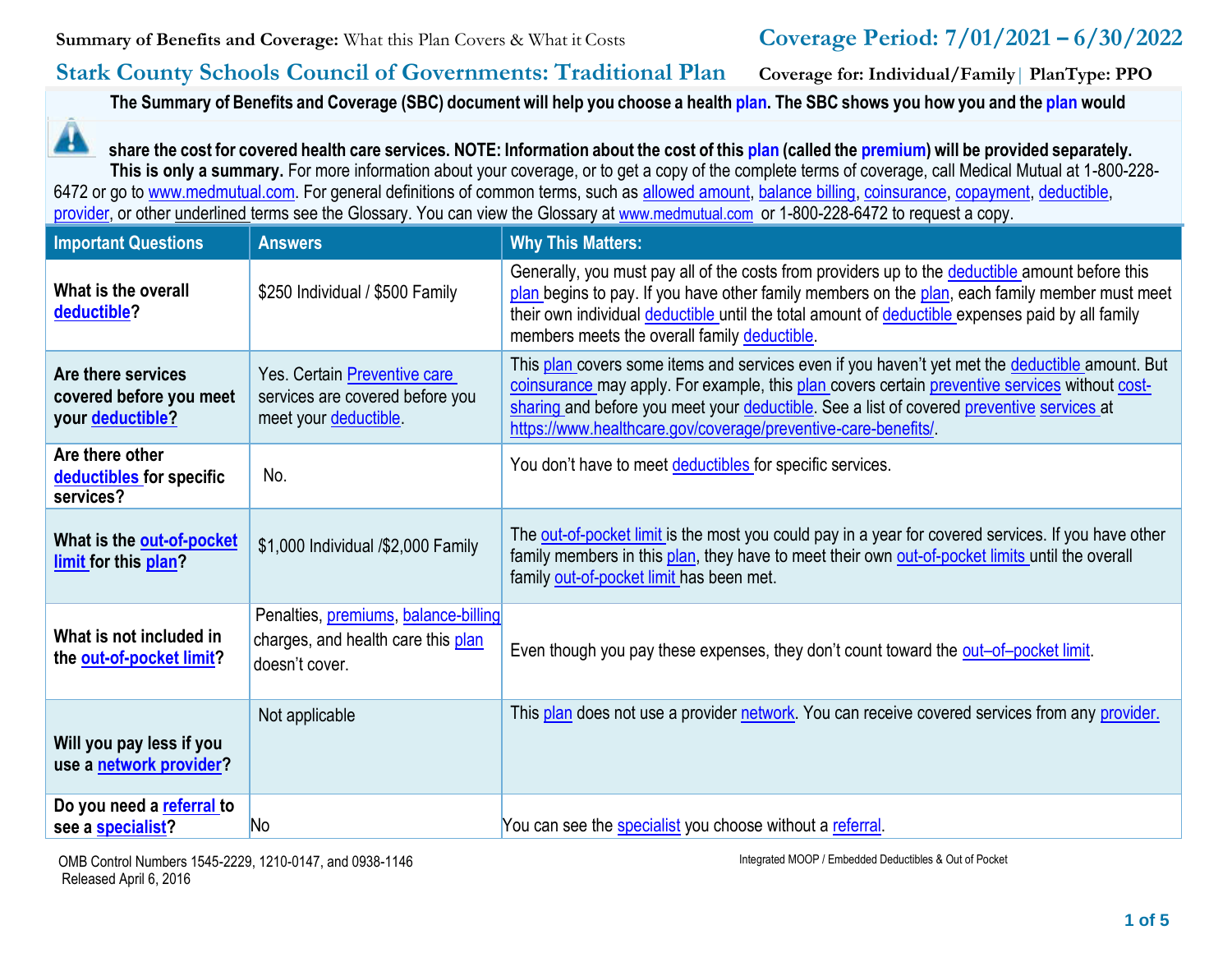All **[copayment](https://www.healthcare.gov/sbc-glossary/#copayment)** and **[coinsurance](https://www.healthcare.gov/sbc-glossary/#coinsurance)** costs shown in this chart are after your **[deductible](https://www.healthcare.gov/sbc-glossary/#deductible)** has been met, if a **[deductible](https://www.healthcare.gov/sbc-glossary/#deductible)** applies.

| <b>Common</b><br><b>Medical Event</b>                                                                                                                                                                                                  | <b>Services You May Need</b>                        | <b>What You Will Pay</b> | <b>Limitations, Exceptions, &amp; Other Important</b><br><b>Information</b>                                                                                                                                                                                                                                                                                                                                   |
|----------------------------------------------------------------------------------------------------------------------------------------------------------------------------------------------------------------------------------------|-----------------------------------------------------|--------------------------|---------------------------------------------------------------------------------------------------------------------------------------------------------------------------------------------------------------------------------------------------------------------------------------------------------------------------------------------------------------------------------------------------------------|
| If you visit a health                                                                                                                                                                                                                  | Primary care visit to treat an<br>injury or illness | 20% coinsurance          | None                                                                                                                                                                                                                                                                                                                                                                                                          |
| care provider's office                                                                                                                                                                                                                 | <b>Specialist visit</b>                             | 20% coinsurance          | None                                                                                                                                                                                                                                                                                                                                                                                                          |
| or clinic                                                                                                                                                                                                                              | Preventive care/screening/<br>immunization          | No charge                | You may have to pay for services that aren't<br>preventive. Ask your provider if the services needed<br>are preventive. Then check what your plan will pay<br>for. Coverage for routine mammograms, prostate<br>screening or pap test is limited to one per calendar<br>year. Routine physicals are limited to one per<br>calendar year. Routine gynecological exams are<br>limited to two per calendar year. |
| If you have a test                                                                                                                                                                                                                     | Diagnostic test (x-ray, blood<br>work)              | 20% coinsurance          | None                                                                                                                                                                                                                                                                                                                                                                                                          |
|                                                                                                                                                                                                                                        | Imaging (CT/PET scans, MRIs)                        | 20% coinsurance          | None                                                                                                                                                                                                                                                                                                                                                                                                          |
| If you need drugs to<br>treat your illness or<br>condition<br>More information about<br>prescription drug<br>coverage is available at<br>www.caremark.com or<br>call a Customer Care<br>Representative toll free<br>at 1-888-202-1654. | Generic drugs / Brand drugs                         | 20% coinsurance          | Mandatory generic drugs where available (unless<br>doctor specifies dispense as written). Mail order is<br>required for long term prescription drugs, limited to<br>1 <sup>st</sup> fill and one refill at retail pharmacy. All<br>subsequent prescription drugs must be filled by<br>mail.                                                                                                                   |
| If you have outpatient<br>surgery                                                                                                                                                                                                      | Facility fee (e.g., ambulatory<br>surgery center)   | 20% coinsurance          | None                                                                                                                                                                                                                                                                                                                                                                                                          |
|                                                                                                                                                                                                                                        | Physician/surgeon fees                              | 20% coinsurance          | None                                                                                                                                                                                                                                                                                                                                                                                                          |
|                                                                                                                                                                                                                                        | <b>Emergency room care</b>                          | 20% coinsurance          | None                                                                                                                                                                                                                                                                                                                                                                                                          |
| If you need immediate<br>medical attention                                                                                                                                                                                             | <b>Emergency medical</b><br>transportation          | 20% coinsurance          | None                                                                                                                                                                                                                                                                                                                                                                                                          |
|                                                                                                                                                                                                                                        | <b>Urgent care</b>                                  | 20% coinsurance          | None                                                                                                                                                                                                                                                                                                                                                                                                          |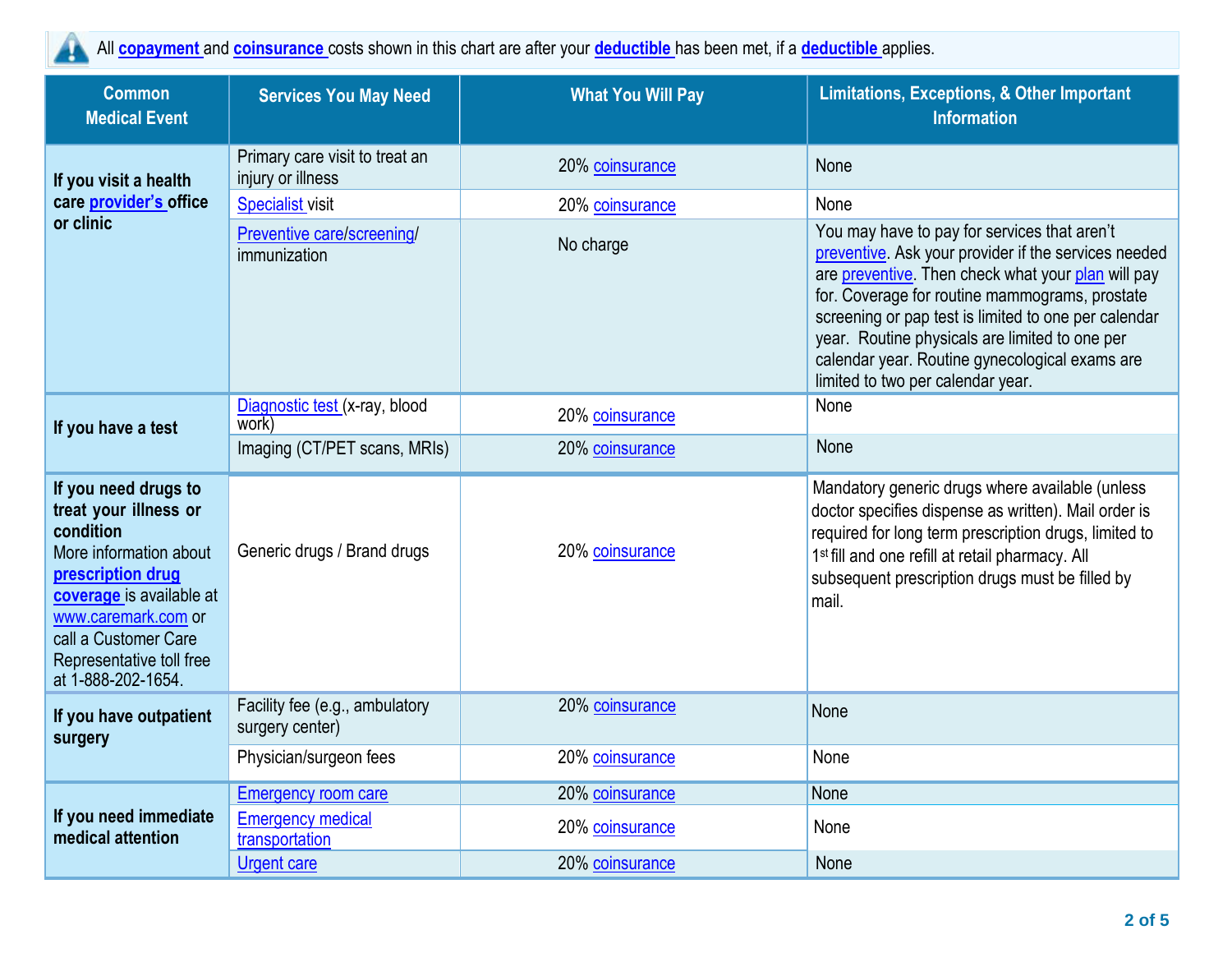| <b>Common</b><br><b>Medical Event</b>        | <b>Services You May Need</b>                 | <b>What You Will Pay</b> | <b>Limitations, Exceptions, &amp; Other Important</b><br><b>Information</b>                                                                                                                                                                   |
|----------------------------------------------|----------------------------------------------|--------------------------|-----------------------------------------------------------------------------------------------------------------------------------------------------------------------------------------------------------------------------------------------|
| If you have a                                | Facility fee (e.g., hospital room)           | 20% coinsurance          | Preauthorization is required. Penalty of \$200<br>may apply for failure to get preauthorization.                                                                                                                                              |
| hospital stay                                | Physician/surgeon fees                       | 20% coinsurance          | None                                                                                                                                                                                                                                          |
| If you need mental<br>health, behavioral     | <b>Outpatient services</b>                   | 20% coinsurance          | None                                                                                                                                                                                                                                          |
| health, or substance<br>abuse services       | Inpatient services                           | 20% coinsurance          | Preauthorization is required. Penalty of \$200<br>may apply for failure to get preauthorization.                                                                                                                                              |
| If you are pregnant                          | Office visits                                | 20% coinsurance          | Cost sharing does not apply to certain<br>preventive services. Depending on the type of<br>service, coinsurance or deductible may apply.<br>Maternity care may include tests and services<br>described elsewhere in the SBC (ie: ultrasound). |
|                                              | Childbirth/delivery professional<br>services | 20% coinsurance          | None                                                                                                                                                                                                                                          |
|                                              | Childbirth/delivery facility<br>services     | 20% coinsurance          | Preauthorization is required. Penalty of \$200<br>may apply for failure to get preauthorization.                                                                                                                                              |
|                                              | Home health care                             | 20% coinsurance          | Preauthorization is required.                                                                                                                                                                                                                 |
|                                              | <b>Rehabilitation services</b>               | 20% coinsurance          | <b>Preauthorization</b> may be required for ongoing<br>services.                                                                                                                                                                              |
| If you need help<br>recovering or have other | <b>Habilitation services</b>                 | Not covered              |                                                                                                                                                                                                                                               |
| special health needs                         | <b>Skilled nursing care</b>                  | 20% coinsurance          | Preauthorization is required.                                                                                                                                                                                                                 |
|                                              | Durable medical equipment                    | 20% coinsurance          | Preauthorization is required for certain DME<br>services.                                                                                                                                                                                     |
|                                              | <b>Hospice services</b>                      | 20% coinsurance          | Preauthorization is required.                                                                                                                                                                                                                 |
| If your child needs<br>dental or eye care    | Children's eye exam                          | No charge                | Coverage is provided for vision screening for all<br>children at least once between the ages of 3 and<br>5 years, to detect the presence of amblyopia or<br>its risk factors.                                                                 |
|                                              | Children's glasses                           | Not covered              |                                                                                                                                                                                                                                               |
|                                              | Children's dental check-up                   | Not covered              |                                                                                                                                                                                                                                               |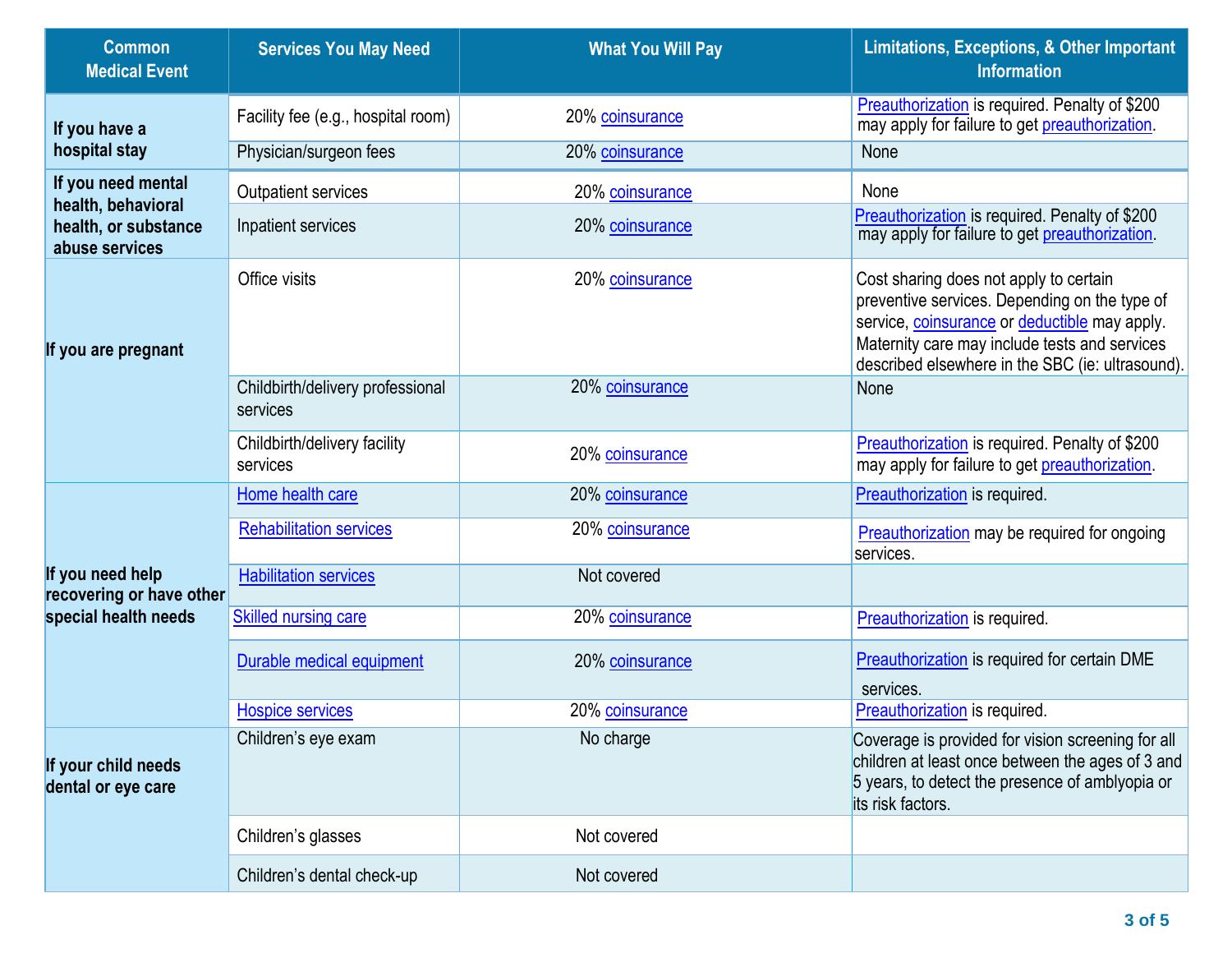| <b>Excluded Services &amp; Other Covered Services:</b>                                                                                                                         |                                                                                              |                                                                                                                                                                     |  |  |
|--------------------------------------------------------------------------------------------------------------------------------------------------------------------------------|----------------------------------------------------------------------------------------------|---------------------------------------------------------------------------------------------------------------------------------------------------------------------|--|--|
| Services Your Plan Generally Does NOT Cover (Check your policy or plan document for more information and a list of any other excluded services.)                               |                                                                                              |                                                                                                                                                                     |  |  |
| Abortion (except in cases of rape, incest, or<br>when the life of the mother is endangered)<br>Acupuncture<br><b>Bariatric Surgery</b><br><b>Cosmetic Surgery</b><br>$\bullet$ | Dental Care (adult)<br><b>Habilitation Services</b><br><b>Hearing Aids</b><br>Long Term Care | Non-Emergency care when traveling outside the U.S.<br>$\bullet$<br>Routine Eye Care (Adult)<br>$\bullet$<br><b>Routine Foot Care</b><br><b>Weight Loss Programs</b> |  |  |
| Other Covered Services (Limitations may apply to these services. This isn't a complete list. Please see your plan document.)                                                   |                                                                                              |                                                                                                                                                                     |  |  |
| Chiropractic Care<br>$\bullet$                                                                                                                                                 | <b>Infertility Treatment</b>                                                                 | <b>Private Duty Nursing</b>                                                                                                                                         |  |  |

Your Rights to Continue Coverage: There are agencies that can help if you want to continue your coverage after it ends. The contact information for those agencies is: for non-federal governmental group health plans, contact Department of Health and Human Services, Center for Consumer Information and Insurance Oversight, at 1-877-267-2323 x61565 o[r www.cciio.cms.gov. I](http://www.cciio.cms.gov/)f the coverage is insured, individuals should contact their State insurance regulator regarding their possible rights to continuation coverage under State law. Other coverage options may be available to you too, including buying individual insurance coverage through the Health Insurance [Marketplace. F](https://www.healthcare.gov/sbc-glossary/#marketplace)or more information about the [Marketplace, v](https://www.healthcare.gov/sbc-glossary/#marketplace)isit [www.HealthCare.gov o](http://www.healthcare.gov/)r call 1-800-318-2596.

Your Grievance and Appeals Rights: There are agencies that can help if you have a complaint against your plan for a denial of a claim. This complaint is called a grievance or appeal. For more information about your rights, look at the explanation of benefits you will receive for that medical claim. Your plan documents also provide complete information to submit a claim, appeal, or a grievance for any reason to your plan. For more information about your rights, this notice, or assistance, contact: for non-federal governmental group health plans, contact Medical Mutual at 1-800-228-6472 or call the Ohio Department of Insurance 1-800- 686-1526.

#### **Does this plan provide Minimum Essential Coverage? Yes**.

If you don't have [Minimum Essential Coverage f](https://www.healthcare.gov/sbc-glossary/#minimum-essential-coverage)or a month, you'll have to make a payment when you file your tax return unless you qualify for an exemption from the requirement that you have health coverage for that month.

#### **Does this plan meet Minimum Value Standards? Yes**.

If your [plan](https://www.healthcare.gov/sbc-glossary/#plan) doesn't meet the [Minimum Value Standards, y](https://www.healthcare.gov/sbc-glossary/#minimum-value-standard)ou may be eligible for a [premium tax credit t](https://www.healthcare.gov/sbc-glossary/#premium-tax-credits)o help you pay for a [plan th](https://www.healthcare.gov/sbc-glossary/#plan)rough the [Marketplace.](https://www.healthcare.gov/sbc-glossary/#marketplace)

#### **Language Access Services:**

[Spanish (Español): Para obtener asistencia en Español, llame al 1-800-228-6472 [Tagalog (Tagalog): Kung kailangan ninyo ang tulong sa Tagalog tumawag sa 1-800-228-6472 [Chinese (中文): 如果需要中文的帮助,请拨打这个号码 1-800-228-6472

[Navajo (Dine): Dinek'ehgo shika at'ohwol ninisingo, kwiijigo holne' 1-800-228-6472

––––––––––––––––––––––*To see examples of how this plan might cover costs for a sample medical situation, see the next section.–––––––––––*–––––––––––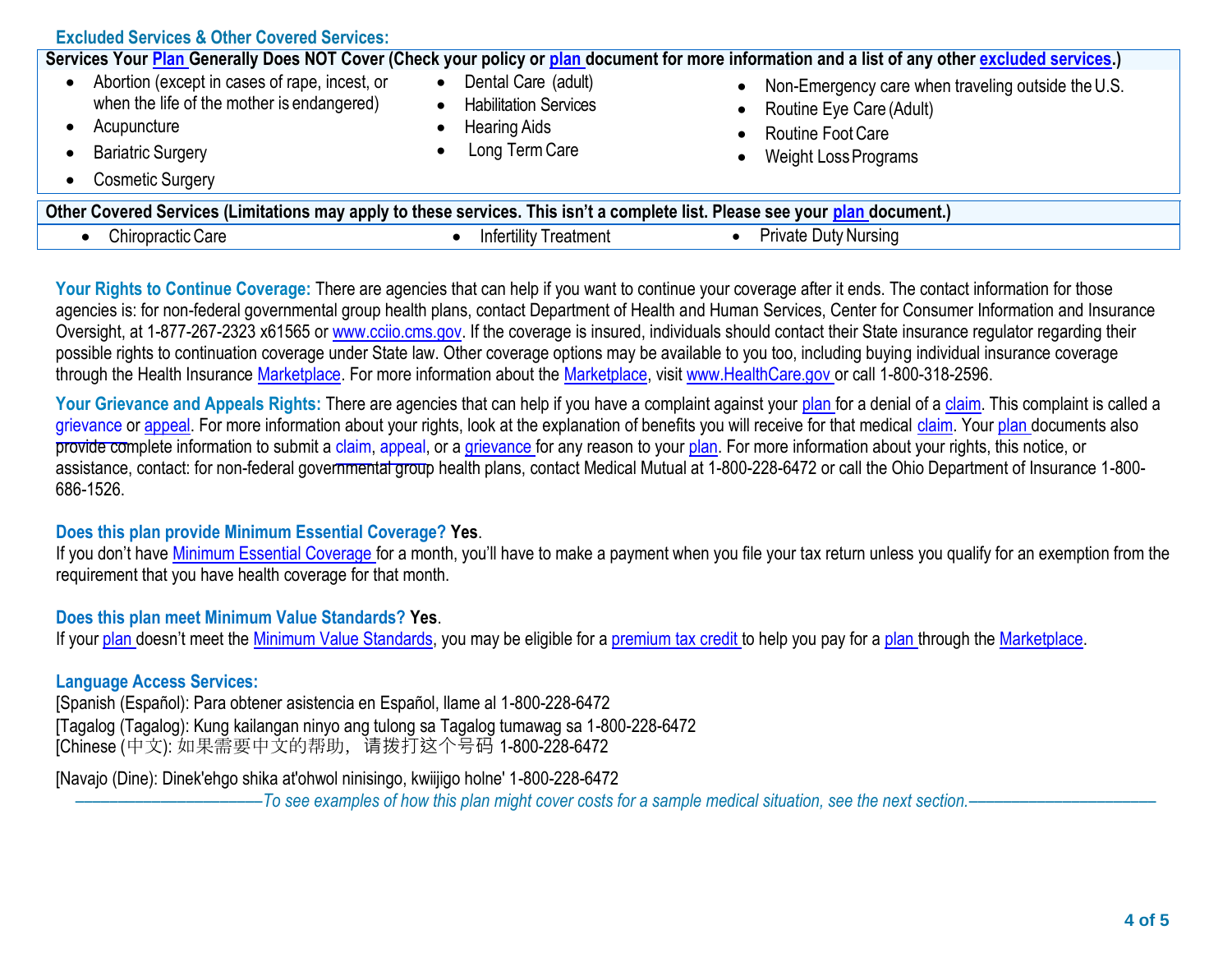#### **About these Coverage Examples:**



**This is not a cost estimator.** Treatments shown are just examples of how this [plan m](https://www.healthcare.gov/sbc-glossary/#plan)ight cover medical care. Your actual costs will be different depending on the actual care you receive, the prices your [providers c](https://www.healthcare.gov/sbc-glossary/#provider)harge, and many other factors. Focus on the [cost sharing](https://www.healthcare.gov/sbc-glossary/#cost-sharing) amounts [\(deductibles,](https://www.healthcare.gov/sbc-glossary/#deductible) [copayments a](https://www.healthcare.gov/sbc-glossary/#copayment)nd [coinsurance\)](https://www.healthcare.gov/sbc-glossary/#coinsurance) and [excluded services](https://www.healthcare.gov/sbc-glossary/#excluded-services) under the [plan. U](https://www.healthcare.gov/sbc-glossary/#plan)se this information to compare the portion of costs you might pay under different health [plans. P](https://www.healthcare.gov/sbc-glossary/#plan)lease note these coverage examples are based on self-only coverage.

| Peg is Having a Baby<br>(9 months of in-network pre-natal care and a<br>hospital delivery)                                                                                                                                                                                   |                            | <b>Managing Joe's type 2 Diabetes</b><br>(a year of routine in-network care of a well-<br>controlled condition)                                                                                                         |                                   | <b>Mia's Simple Fracture</b><br>(in-network emergency room visit and follow up<br>care)                                                                                                                            |                            |
|------------------------------------------------------------------------------------------------------------------------------------------------------------------------------------------------------------------------------------------------------------------------------|----------------------------|-------------------------------------------------------------------------------------------------------------------------------------------------------------------------------------------------------------------------|-----------------------------------|--------------------------------------------------------------------------------------------------------------------------------------------------------------------------------------------------------------------|----------------------------|
| ■ The plan's overall deductible<br>Specialist coinsurance<br>■ Hospital (facility) coinsurance<br>Other coinsurance                                                                                                                                                          | \$250<br>20%<br>20%<br>20% | ■ The plan's overall deductible<br>Specialist coinsurance<br><b>E</b> Hospital (facility) coinsurance<br>Other coinsurance                                                                                              | \$250<br>20%<br>20%<br><b>20%</b> | ■ The plan's overall deductible<br>Specialist coinsurance<br>■ Hospital (facility) coinsurance<br>Other coinsurance                                                                                                | \$250<br>20%<br>20%<br>20% |
| This EXAMPLE event includes services like:<br>Specialist office visits (prenatal care)<br><b>Childbirth/Delivery Professional Services</b><br><b>Childbirth/Delivery Facility Services</b><br>Diagnostic tests (ultrasounds and blood work)<br>Specialist visit (anesthesia) |                            | This EXAMPLE event includes services like:<br>Primary care physician office visits (including<br>disease education)<br>Diagnostic tests (blood work)<br>Prescription drugs<br>Durable medical equipment (glucose meter) |                                   | This EXAMPLE event includes services like:<br>Emergency room care (including medical<br>supplies)<br>Diagnostic test (x-ray)<br>Durable medical equipment (crutches)<br>Rehabilitation services (physical therapy) |                            |
| <b>Total Example Cost</b>                                                                                                                                                                                                                                                    | \$12,800                   | <b>Total Example Cost</b>                                                                                                                                                                                               | \$7,400                           | <b>Total Example Cost</b>                                                                                                                                                                                          | \$1,900                    |
| In this example, Peg would pay:                                                                                                                                                                                                                                              |                            | In this example, Joe would pay:                                                                                                                                                                                         |                                   | In this example, Mia would pay:                                                                                                                                                                                    |                            |

| <b>Cost Sharing</b>        |         |  |  |
|----------------------------|---------|--|--|
| Deductibles                | \$250   |  |  |
| Copayments                 | \$0     |  |  |
| Coinsurance                | \$750   |  |  |
| What isn't covered         |         |  |  |
| Limits or exclusions       | \$20    |  |  |
| The total Peg would pay is | \$1,020 |  |  |

| <b>Cost Sharing</b>        |         |  |  |
|----------------------------|---------|--|--|
| <b>Deductibles</b>         | \$250   |  |  |
| Copayments                 | \$0     |  |  |
| Coinsurance                | \$750   |  |  |
| What isn't covered         |         |  |  |
| Limits or exclusions       | \$60    |  |  |
| The total Joe would pay is | \$1,060 |  |  |

### *Cost Sharing* Deductibles \$250<br>Copayments \$0 Copayments Coinsurance \$390 *What isn't covered* Limits or exclusions  $\sim$  \$0 **The total Mia would pay is \$640**

The **plan** would be responsible for the other costs of these EXAMPLE covered services. **5 of 5**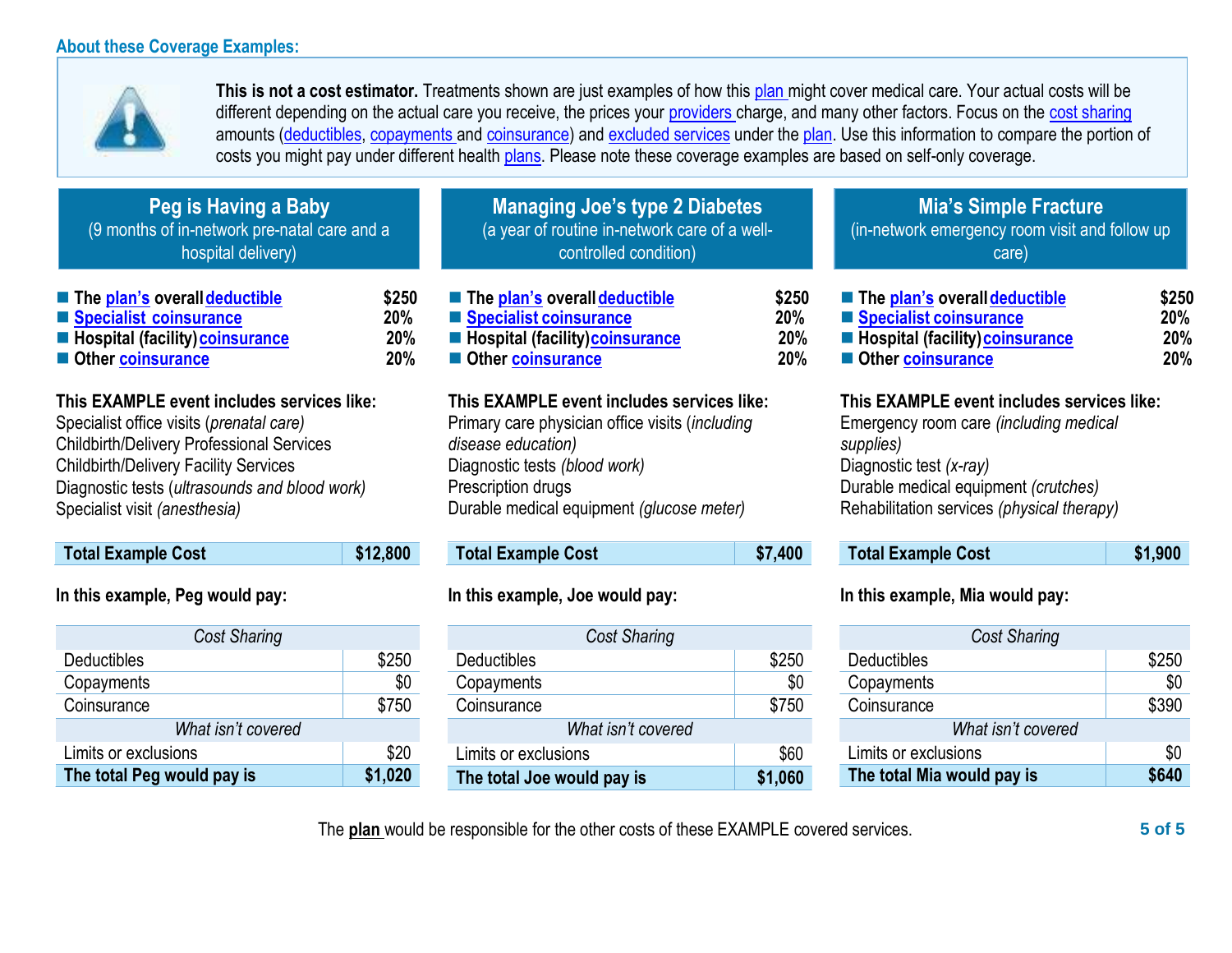# **Multi-Language Interpreter Services & Nondiscrimination Notice**



7KLV GRFXPHQW QRIIL¿HV LQGLYLGXDIV RI KRZ WR VHHN DVVLVWDQFH LI WKH\ VSHDN D IDQJXDJH RWKHU WKDQ (QJILVK.

#### **Spanish**

\$7(1&, i1: 6L KDEID HVSDxRI, WLHQH D VX GLVSRVLFLyQ VHUYLFLRV JUDWXLWRV GH DVLVWHQFLD OLQJ•tVWLFD. /ODPH DO1-800-382-5729 (77<: 711).

#### **Chinese**

㽷㎞ Ⱁ㨫㌷∎䞷僐浣₼㠖,㌷♾ⅴ⏜彊䘁㈦崭岏㚃┸㦜 ╨ᇭ嵚咃榊 1-800-382-5729 (77<: 711)ᇭ

#### **German**

\$&+781\*: : HQQ 6LH 'HXWVFK VSUHFKHQ, VWHKHQ ,KQHQ NRVWHQORV VSUDFKOLFKH +LOIVGLHQVWOHLVWXQJHQ ]XU 9HUI•JXQJ. 5XIQXPPHU: 1-800-382-5729 (77<: 711).

#### **Arabic**

ᦺᦿᦎᦳҫ⏜⏜⏜ᥴ⏜⏜ᦰᧀᦿҫҭᦊᦫ⏜ᦔᧄᦿҫҮ⏜ᧃᦊᦇӅᥨᦳҢᥴᦰᧀᦿҫᦎᦻҴҫүᦊᦄ⏜⏜⏜ᧈᦻҫҴҩ <sup>ᥴ</sup>ᦧ<sup>⏜</sup>ᦄᧀᧃ . (711ရပျળીဗျှရတ္လါးေတြေ⊠ြောက် 1-800-382-5729ရွ္ပ်ားစပတ္လုိး ျပည္သြားဖြ

#### **Pennsylvania Dutch**

: DQQ GX "HIIVFK VFKZHI/TVFKII, NDQQVFKII GX PIIIDXV ... RVFKIIH HEEHU JULFNH, DVV GLKU KHOIW PLW GLH HQJOLVFK 6FKSURRFK, 5XI VHOL 1XPPHU XII: &DO 1-800-382-5729 (77<: 71).

#### **Russian**

¢¢?EA¢?S: Styc 30 st3tIct1 ha I Hrih Jger1, ɬɨ ɜɚɦ ɞɨɫɬɭɩɧɵ ɛɟɫɩɥɚɬɧɵɟ ɭɫɥɭɝɢ ɩɟɪɟɜɨɞɚ.  $73$ ih G<sup>4</sup> 1-800-382-5729 ( *H<sub>44</sub>* + 211).

#### **French**

\$77(17,21: 6L YRXV SDUUH] IUDQoDLV, GHV VHUYLFHV G¶DLGH OLQJXLVWLTXH YRXV VRQW SURSRVpV JUDWXLWHPHQW. \$SSHOH] OH 1-800-382-5729 (\$76: 711).

#### **Vietnamese**

&+Ò é: 1ӃХ ЕнQ QyL 7ЦSQJ 9LYII, Fy FilF GIFK Yө Kӛ Illö QJ{Q QJӳ PHQ SKt GjQK FKR EнQ. \*ăl Væ 1-800-382-5729 (77<71).

#### **Navajo**

.

'ttEDD DNy QtQt]LQ: 'ttVDDG EHH \iQtáWL¶ JR 'LQp %L]DDG, VDDG EHH iNi¶iQtGD¶iZR¶GĠĠ, W¶ii MLLN¶HK, pt Qi Kólt, NRMñw KuGtt00LK 1-800-382-5729 (77< 711

#### **Oromo**

;,<<(())\$11\$\$: \$IDDQ GXEEDWWX 2URRPLIID, WDMDDMLOD JDUJDDUVD DIDDQLL, NDQIDOWLLGKDDQ DOD, QL DUJDPD. %LOELODD 1-800-382-5729 (77<: 711).

#### **Korean**

늱넍 뼑霢꽩₩끞뼍겑鱉 陲끥,꽭꽩 덵낅 ⊠∞걙₩ ꓩꊁꈑ 넩끞뼍겙 넽걪鱽鲙. 1-800-382-5729 (77<: 711)  $\boxtimes$ 냱ᡗ 놹쀉뼩 늱겢겑꿙.

#### **Italian**

 $$77(1=.21(:.0 FDVR ID UQUXD SDUDWD VLD QUNDUDOR,$ VRQR GLVSRQLELIL VHUYLTL GL DVVLVIIHQTD ILQJXLVIILFD JUDIIXLIIL. &KLDPDUH II QXPHUR 1-800-382-5729 (77<: 711).

#### **Japanese**

脉kmℚ檔 应戳崭ት崀ሸቯቮ≌ ? ๑ 撕巑ቅ岏崭岷壺ት ሷⓒ 趣ሧቂቃሴቡሼ<sub>ჿπ</sub>1-800-382-5729 (77<: 711) ቡ ቊ<sub>ჿႨ</sub>ር榊 崀风风ሷ抲俰ሲቃሽሧᇭ

#### **Dutch**

\$\$1'\$&+7:\$OVXQHGHUODQGVVSUHHNW,NXQWXJUDWLV JHEUXLNPDNHQ YDQ GH WDDONXQGLJH GLHQVWHQ. %HO 1-800-382-5729 (77<: 711).

#### **Ukrainian**

r¢ÃŁA! ə $x\eta$ i as Iighiay. [Taxhtariq hisiq, as ħŧġ↓↓↓ ga↓tɦ| tetu ei ε↓grintiaḥiR tulgEe hiaḥiR **υ**βείτερτε. Ruutsin[yt] ga hin11in 1-800-382-5729 (**t<sub>Hulto</sub>**yu: 711).

#### **Romanian**

\$7(17,(: 'DFă YRUELȚI OLPED URPkQă, Yă VWDX 0D GLVSR]LWLH VHUYLFLL GH DVLVWHQWÄ OLQJYLVWLFă, JUDWXLW. 6XQD I 00 1-800-382-5729 (77<: 711).

#### **Tagalog**

3\$81\$: .XQJ QDJVDVDOLWD ND QJ 7DJDORJ, PDDDUL NDQJ JXPDPLW QJ PJD VHUELVAR QJ WXIRQJ VD ZLND QDQJ ZDIDQJ ED\DG. 7XPDZDJ VD 1-800-382-5729 (77<: 71).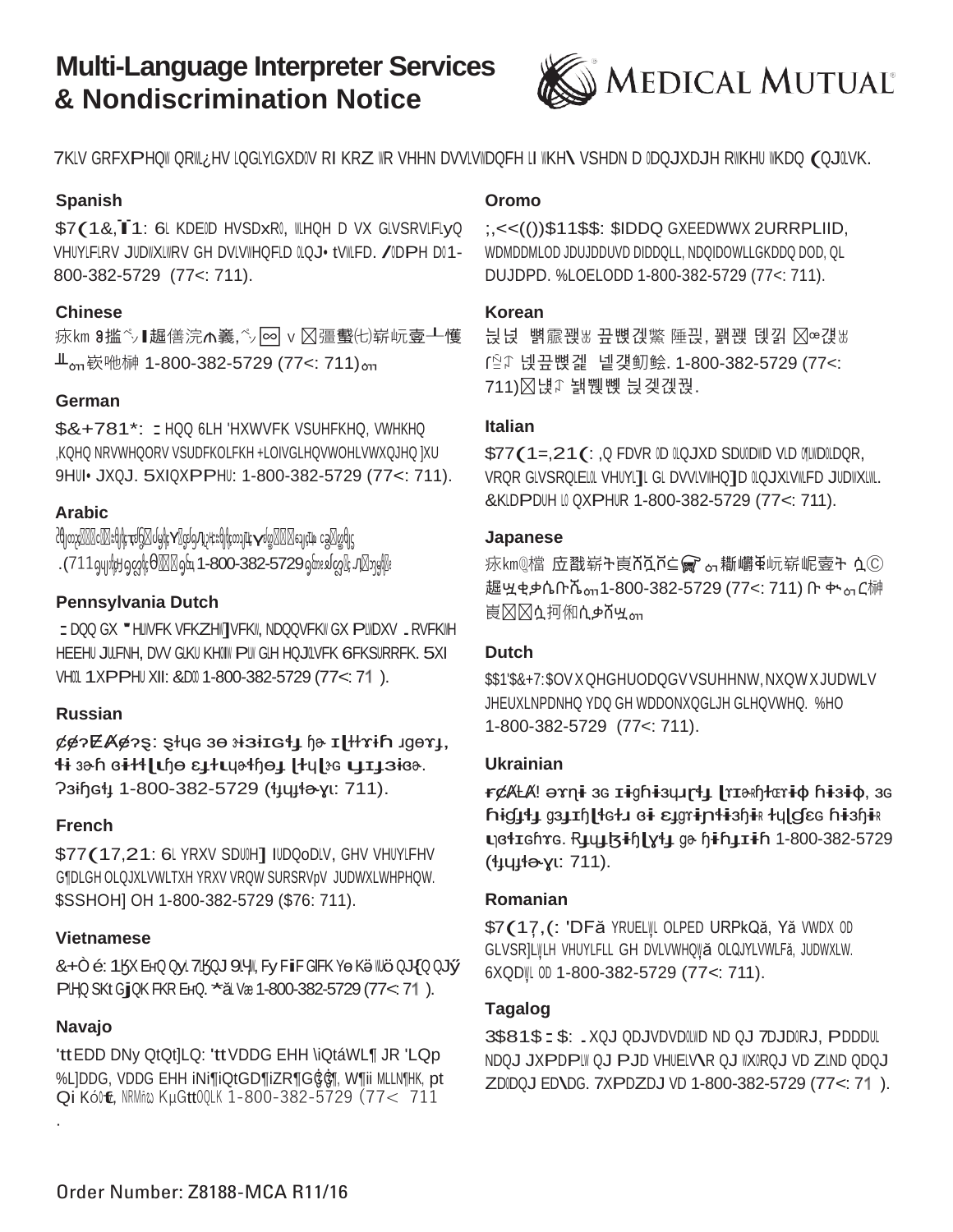Dept of Ins. Filing Number: Z8188-MCA R9/16